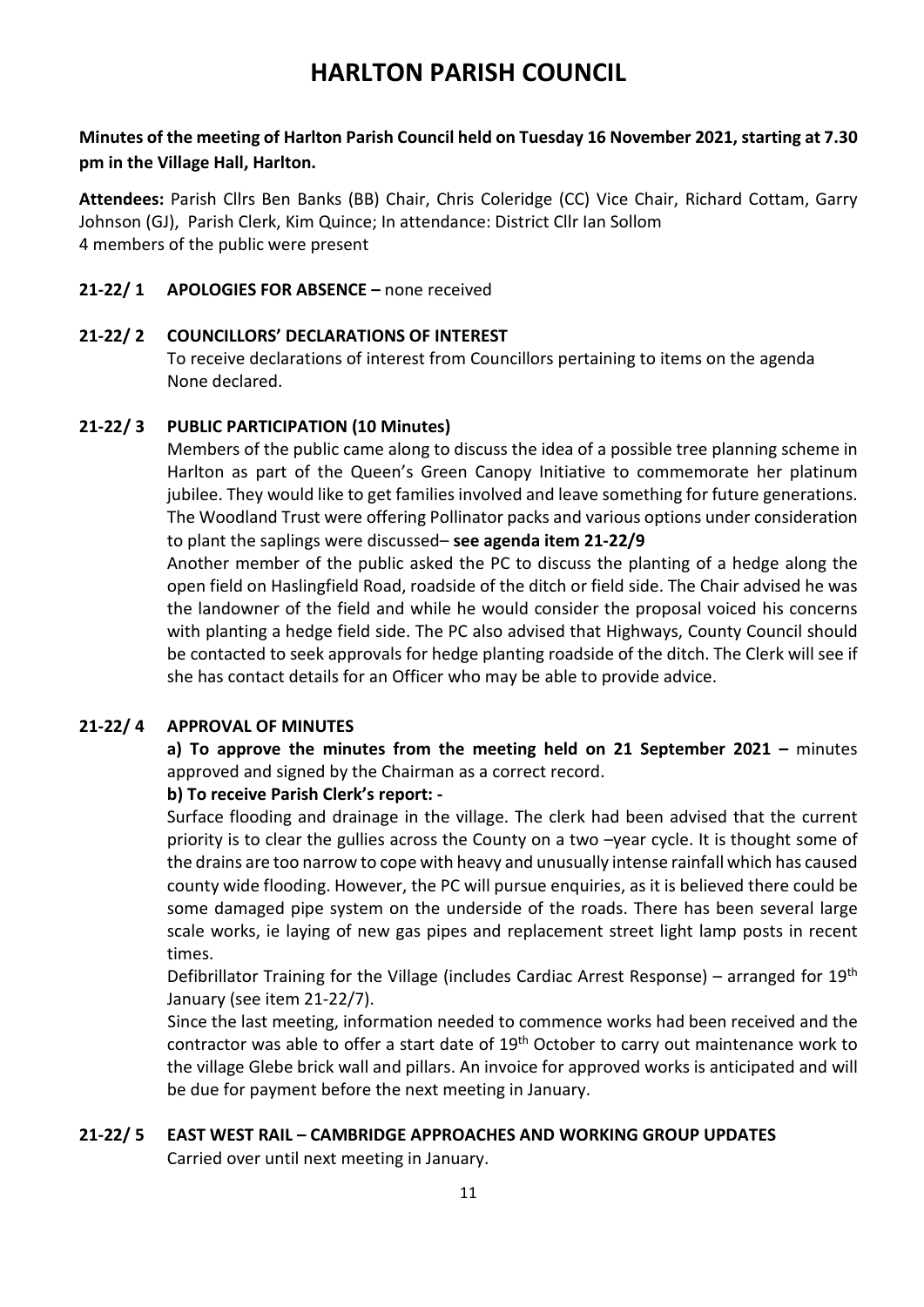# **HARLTON PARISH COUNCIL**

### **21-22/** 6 **COUNTY AND DISTRICT COUNCILLOR REPORTS**

Cllr Michael Atkins report was received and circulated to members. This will be available from the website. District Councillor Ian Sollom was in attendance. He highlighted the Greater Cambridge Partnership (GCP) – Making Connections Consultation which is seeking views on proposals to change travel and bus routes to help reduce congestion around the city, and the Consultation on the draft proposals for the local plan

### **21-22/ 7 FINANCE –**

To resolve to pay invoice payments, BAC's transfers, DD and standing orders. Payments were supported and approved. A bank reconciliation and order of payments was presented to the Parish Council

- Salaries (Standing order Clerk)
- £ 58.80 Community Heartbeat Trust (CHT), spare electrode pads (retrospective)
- £120.00 CHT, Training Seminar, January 2022
- •
- **21-22/8 BUDGET REPORT/ PREPARE BUDGET 2022/23 –** a budget for consideration was presented by the clerk. This was approved with earmarked funds of £2,000 agreed towards anticipated projects – playground refurbishment, replacement floor in the village hall, Platinum jubilee celebrations.

### **21-22/9 TREE PLANTING SCHEME IN HARLTON**

The Parish Council had received a request to consider a tree planning scheme in Harlton as part of the Queen's Green Canopy Initiative to commemorate her platinum jubilee. Harlton Gardening Club would also like to be involved in the initiative. They would like to get families involved and leave something for future generations. The Woodland Trust were offering Pollinator packs and there various options under consideration. The parish council were in principle in favour of a tree planting scheme and would encourage the village to support where possible, however it would only be able to consider any financial contribution for tree planting on Parish or possibly County Council Highways land – not Private land. The PC would be happy to replace the millennium oak that had died on the village Glebe.

### **21-22/10 REPORTS ON ONGOING BUSINESS:**

- a) Village Hall Trustee Liaison Cllr Robinson had forwarded minutes of the 22/9 meeting of the trustees to the clerk.
- b) Management of Clunch Pit no matters to report.
- c) Monthly inspection of the Children's playground- no concerns to report.

### **21-22/ 11 TO CONSIDER CORRESPONDENCE RECEIVED**

2021/09/30 Cambs County E-Bulletin – circulated.

2021/10/20 SCDC, Harlton Parish Precept 2022.23 - the Precept will confirmed at the next PC meeting in January.

2021/10/07 SCDC - 6 Free Trees Application - the deadline to make an application had been overlooked by the clerk.

9/11/2021 CAPLAC- November Bulletin – circulated. 8/11/2021 GCP Consultation Launch 08/11/2021 – Making Connections - circulated